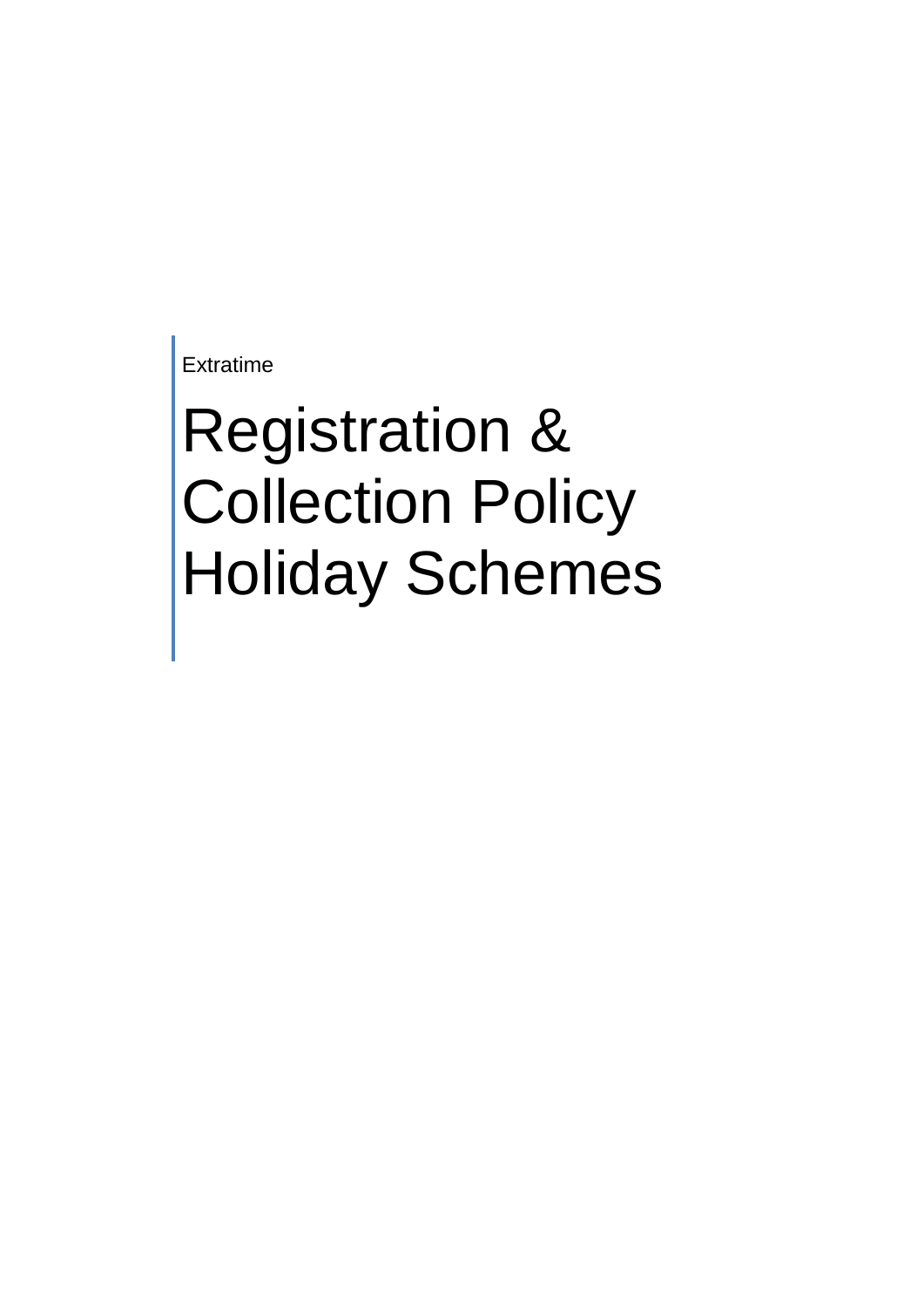

*No child/young person can attend a scheme without a completed registration form. This form must be reviewed and checked by the relevant supervisor before the session the child is to attend.*

## **Registration/Drop-off**

It is expected that parents/carers will be responsible for the prompt drop-off of their child when the scheme opens at 8.45am.

Children/young people must be signed in to the scheme by their parent/carer and will be marked as present against the daily register that is drawn-up from the bookings made in advance. A parent/carer contact number must be given for that day.

Parent/carers must notify the project supervisor if their child/young person is going to be late or absent.

Parents/carers must give at least 2 weeks notice if they wish to cancel a booking or make amendments to it. Refunds will not be given if this notice period is not adhered to except under exceptional circumstances.

### **Collection**

All children/young people must be collected promptly from the venue by a registered parent/carer at the end of their booked session, either 3.30pm or 5.30pm (3.30pm or 6pm St Luke's) at the latest.

If the collector is not recognised by staff as a named collector from the child's/young person's registration form, they will be asked for identification. If identification cannot be produced, or the collector is not registered, the child/young person will not be allowed to leave with that person.

If your child's/young person's collector has to change at short notice the supervisor must be contacted on their mobile with full details of the person coming that day. We will request that this collector carries some form of identification.

We do not have a policy against young people collecting siblings but we would ask you to consider carefully the route home and the age of the young person collecting. If our staff are at all concerned about a collector's ability to escort the child/young person safely, they may approach you for a chat.

### **Lateness**

The schemes close promptly at 5.30pm (St Luke's 6pm) every day. Staff then have a short time to clear away all the equipment and review the session. This is a very busy and important time for the workers and not an extra half hour for child/youth care. There are issues about health and safety if play/youth workers are using cleaning materials while children/young people are present. Late collection can often be a distressing thing for children/young people, who are often anxious to be home at this time of day.